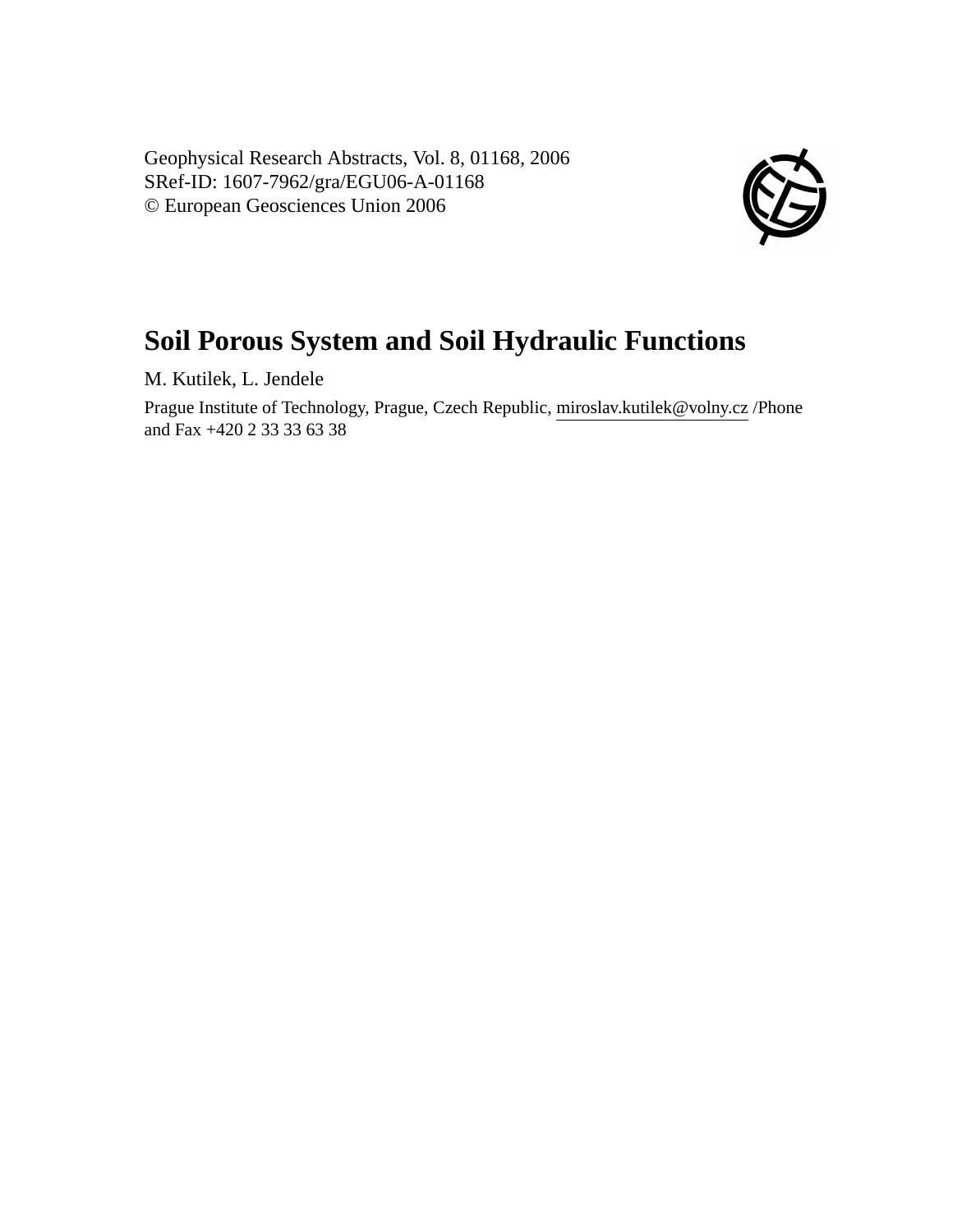**0.1 Soil water retention curve together with saturated and unsaturated hydraulic conductivity are basic soil hydraulic functions used in the solution of transport processes in soils. The models of hydraulic functions were related to the reality of the soil porous system mainly by empirical parameters of soil water retention curve. In order to overcome this shortcoming, the physical description of the soil porous system looks as the way to the advanced forms of hydraulic functions. Pore size distribution function was therefore approximated by lognormal distribution and this form entered into hydraulic functions of monomodal (homogeneous) soils (Pachepsky, Kosugi). However, the majority of soils has the n-modal pore size distribution due to the existing structure and internal architecture of soil constituents. We modified therefore the relevant equations based on lognormal pore size distribution to bi-modal soils. We used the measured data from soil profiles to test the proposed theory. Bi-modal soils are characterized by the existence of matrix and structural domains of capillary pores. The pressure head separating them is not constant and it varies in a broad range of values. The classification of soil pores into various categories with fixed boundaries of pore radii lacks objectivity. The structural porosity is lower than the matrix porosity and their ratio decreases in the B horizon, or with the compaction and loss of soil structure. Parameters of the pore size distribution in the two domains were used for plotting the separate soil water retention curves of matrix and structural domains. Parameters characterizing the unsaturated conductivity function differ substantially when the matrix and structural domains are compared. Our assumption on different configuration of soil porous systems in matrix and structural domains was proved. A simple relationship between the empirical parameters of unsaturated conductivity and the pores tortuosity and connectivity is questionable as well as the simple models of conductivity in the matrix domain. A hypothesis on combination of full profile flow and film flow is formulated. We consider our procedure as the first step in relating the parameters of soil hydraulic functions to the quantified results of micromorphologic studies of the soil porous system.**